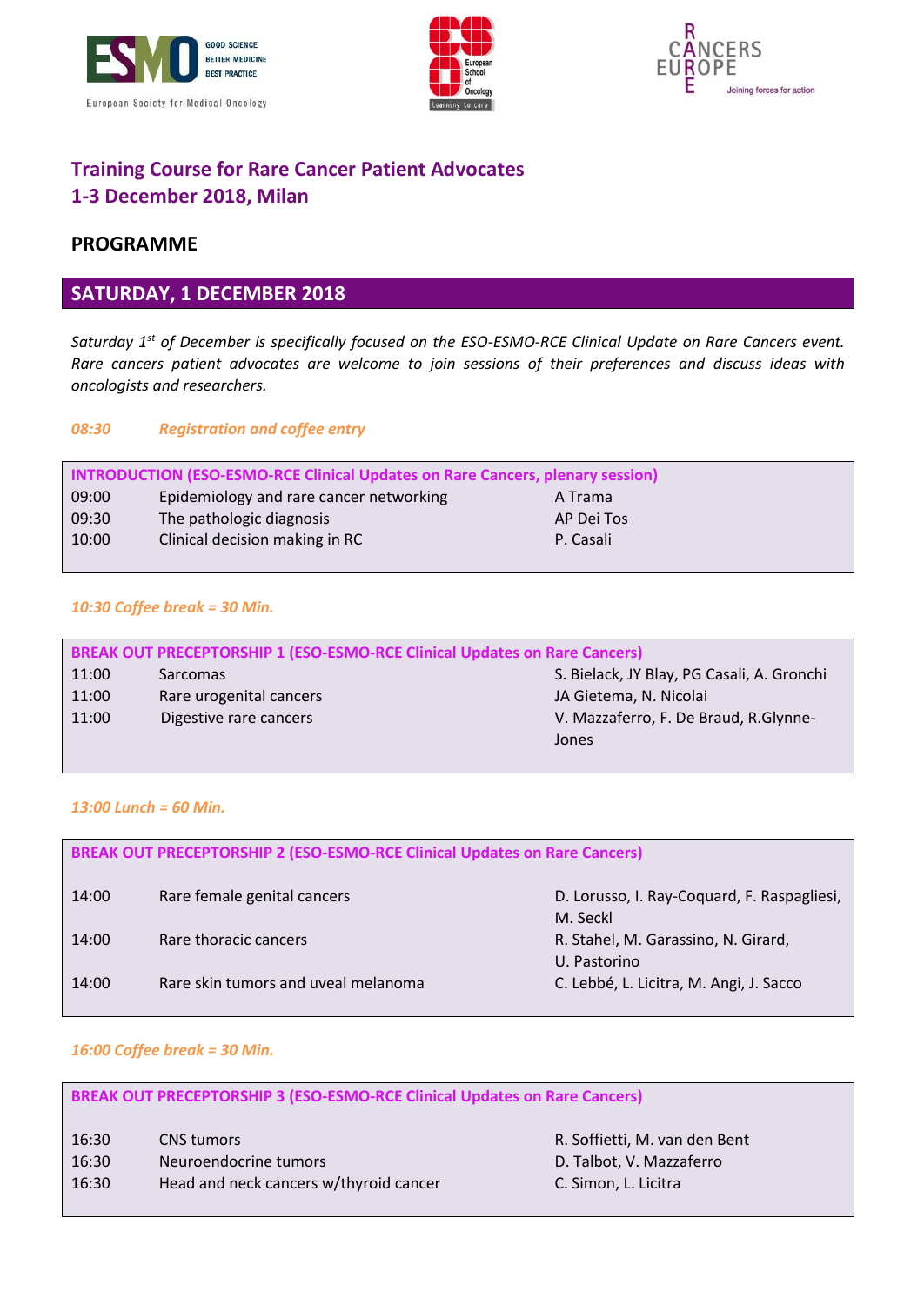





## **SUNDAY, 2 DECEMBER 2018**

Patient Advocates parallel session -----------

#### *09:30 Registration*

### **INTRODUCTION: CLINICAL, REGULATORY AND COMMERCIAL CHALLENGES IN RARE CANCERS (PAs parallel session)**

*Moderators: Isabelle Manneh*

- 10:00 Regulatory perspective **Access 2016** Regulatory perspective Access 10:00 Regulatory perspective
- 10:15 Clinical perspective **Paolo Casali** Paolo Casali
- 10:30 Commercial perspective COMERCIAL SERVICES COMMERCIAL SERVICES OF LISTUISCHER
- 10:45 Discussion

*11:10 Coffee Break (all) = 30 Min.*

### **UNDERSTANDING IMPORTANT RARE CANCER INITIATIVES IN EUROPE**

#### **(PAs parallel session)**

|       | Moderators: Paolo Casali                         |                           |
|-------|--------------------------------------------------|---------------------------|
| 11:40 | Rare Cancers Europe (RCE)                        | Paolo Casali              |
| 11:55 | Rare Cancers and the ERNs                        | Jean-Yves Blay            |
| 12:10 | The Joint Action on Rare Cancers (JARC)          | Annalisa Trama            |
| 12:25 | Innovative Partnership for Action Against Cancer | Josep Maria Borras Andres |
| 12:40 | <b>Discussion</b>                                |                           |

*13:00 Lunch (all)*

#### **UPDATES ON RELEVANT OVERARCHING RARE CANCER AND RARE DISEASE POLICIES IN EUROPE**

*Moderators: Ariane Weinman*

- 14:15 National cancer Plan insights from the JARC Josep Maria Borras Andres 14:30 Promotion of rare disease plans in the EU: the patients' experience Ariane Weinman 14:45 Cancer Registries Carmen Martos
- 15:00 Discussion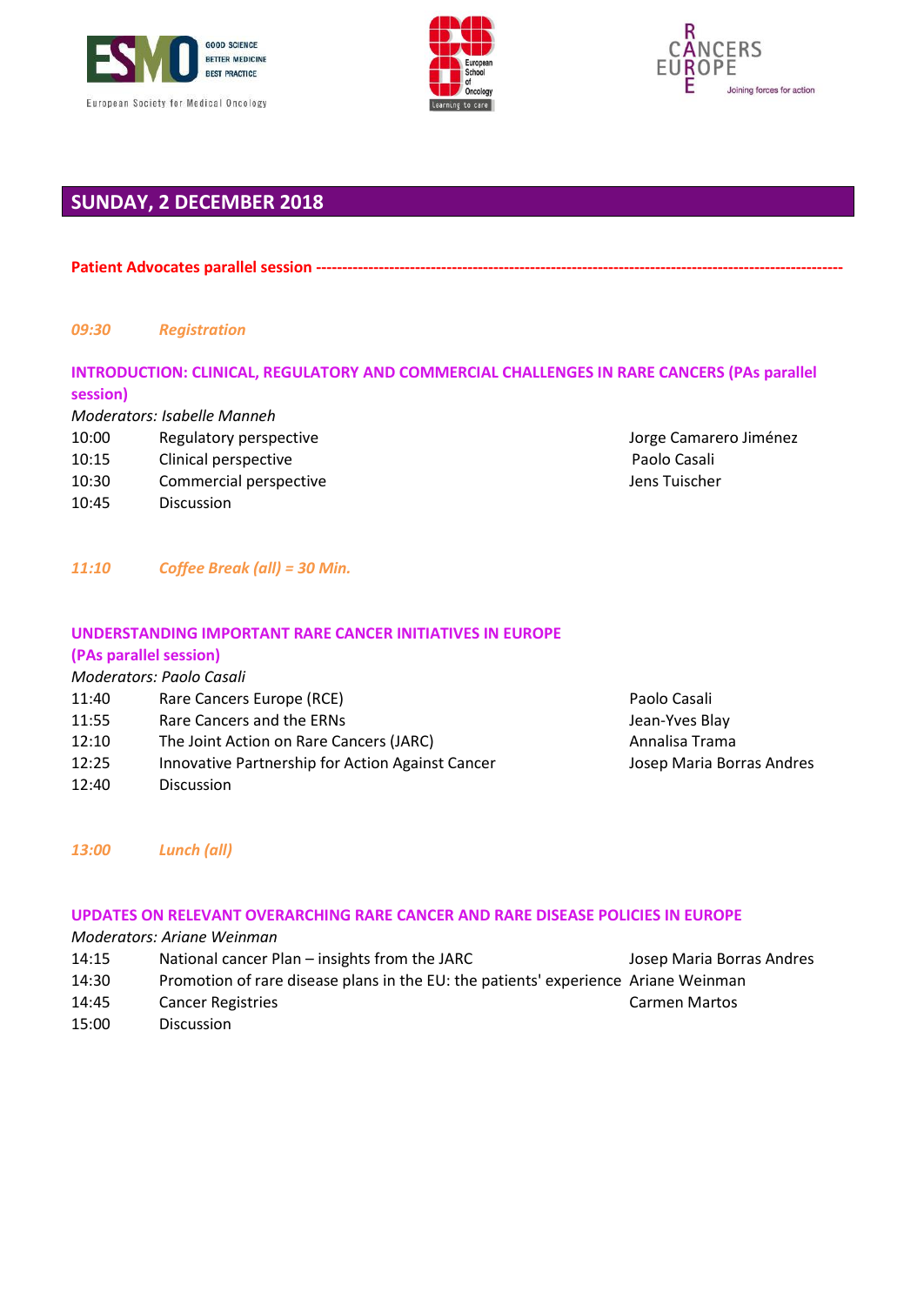





### **THE EUROPEAN RARE CANCER PATIENT CAFÉ (PAs parallel & brainstorming session)** 15:30 - 18:30

*The rare cancer patient café are brainstorming sessions where participants can highlight areas from the previous presentations and propose potential new projects or priorities in these areas for the rare cancers community to address in 2019.*

15:30 – 16:30

*16:30 Coffee break (all) = 30 Min.*

Table 1: topic **Education and training strategic needs for patients advoc**ates - Moderator Kathy Oliver

Table 2: topic **Patient involvement in clinical trials** - Moderator Isabelle Manneh

Table 3: topic **The Quality of Life of Rare Cancer Patients** - Moderator Ariane Weinman

17:00 – 18:00 *Moderators: Kathy Oliver*  Plenary reporting back and discussion (10' per table + 30' discussion)